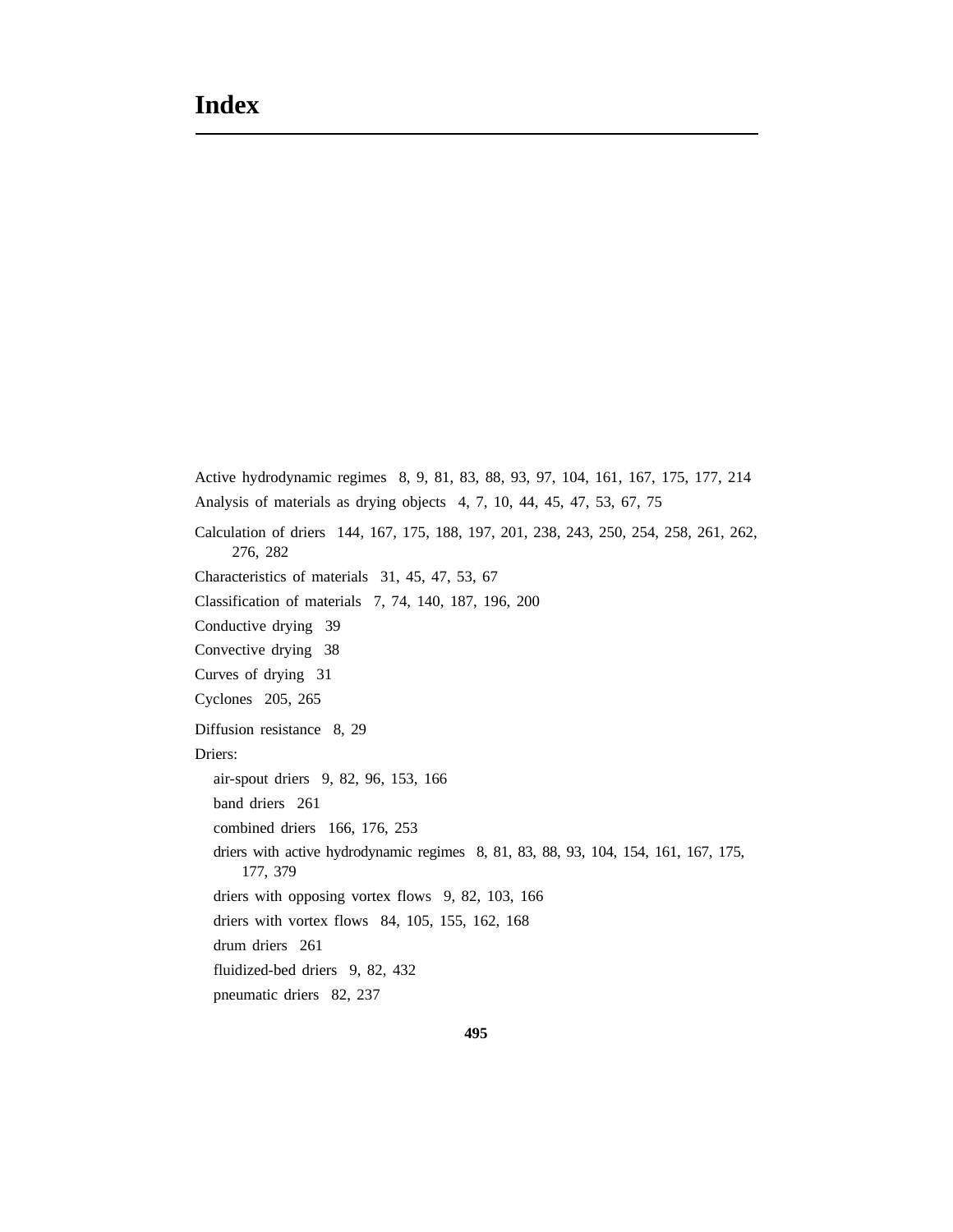spouted-bed driers 9, 83, 92, 177 spray driers 249 vortex driers 83, 97, 154, 167 Driving force of the drying process 22 Drying rate 33 Duration of drying 8, 30, 139, 141, 188 Dust collection 10, 205, 214, 230, 265, 271, 277, 282, 286 Dust collectors calculation 277, 282 efficiency 9, 265, 271, 286 selection 264, 270, 276, 281, 285 Efficiency 230, 265, 271, 311, 341, 344, 350, 355, 379, 385, 394, 399, 406 Energy fields 41 Energy graphs of drying 51 Exergy indices of efficiency 311, 324, 330, 335, 339, 344, 350, 354, 379, 385 Exergy: calculation of exergy 294, 310, 323, 329, 334, 338, 343, 349, 354, 378, 384, 393, 398, 405 exergy of batch devices 329 exergy of closed-cycle devices 338 exergy of continuous-devices 334 exergy of furnace devices 349 exergy of heat carriers 288, 249, 310 exergy of heat exchangers 343 exergy of processes with active hydrodynamic regimes 378 exergy of processes with recirculation of heat carrier 384 exergy of the drying process 354 Filters 207, 282 Forms of moisture binding to the material 7, 47 Furnaces 349 Heat and mass transfer 7, 122, 124, 130, 135, 139, 141 Heat exchangers 344, 412 Hydrodynamics of driers 8, 9, 79, 80, 81, 83, 88, 93, 97, 103, 112, 147, 153, 160, 166, 174, 176 Kinetics of drying 21, 26, 30, 38, 40, 121, 123, 129, 134, 138, 140, 175 Mathematical models 113, 145, 146, 148, 154, 161, 167, 175, 177